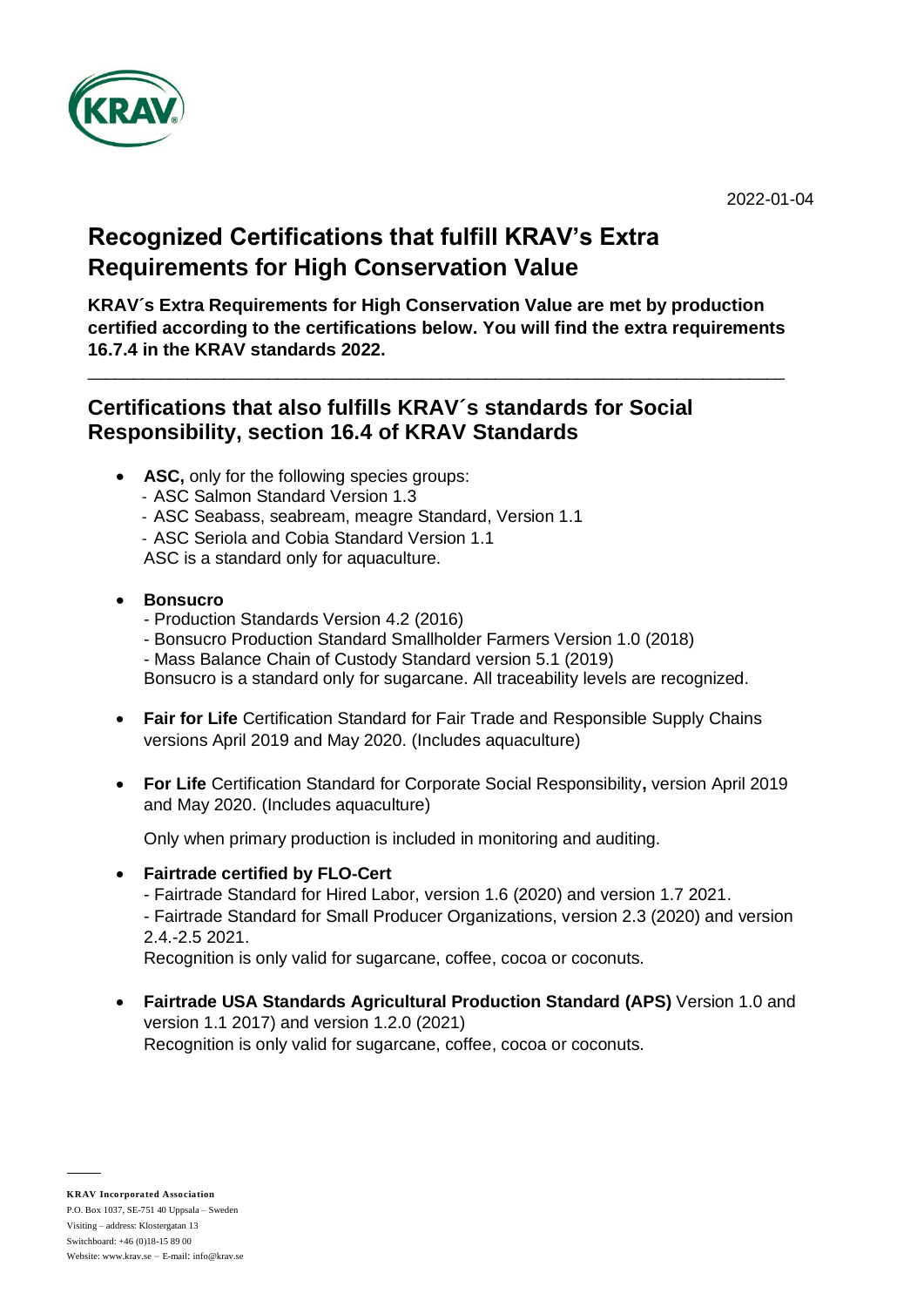

- **IFOAM Norms for Organic Production and Processing** Version 2.0 (2014) certified by IOAS accredited certification bodies.
- **Naturland Standards on Production** (version 05/2020 and 06/2021) Recognition is only valid for sugarcane, coffee, cocoa or coconuts.
- **ProTerra Standard** versions 3.0 (2014) and 4.1 (2019)
- **Rainforest Alliance** Sustainable Agriculture Standard version 1.2 2017 and version 1 2020 All traceability levels are recognized.

**Round Table on Responsible Soy** Version 3.0 (2016) and 3.1 (2017) All traceability levels are recognized.

- **RTRS Standard for Responsible Corn Production** Version 1.0 (2021) All traceability levels are recognized.
- **RSPO Principles and Criteria for the Production of Sustainable Palm Oil** (2018, also after revising February 2020) All traceability levels are recognized.
- **RSPO Next** RSPO-STD-T07-002 V 1.0. All traceability levels are recognized.
- **UTZ**
	- Core Code of Conduct for Individual and Multi-Site Certification v. 1.1 (2015)

- Core Code of Conduct for Group and Multi-Group Certification v.1.1 (2015) All traceability levels are recognized

## **Certifications that fulfills KRAV´s standards for Extra Requirements**

- **for High Conservation Value but not for Social Responsibility** • **Bio Suisse Standards for the production, processing and trade of 'Bud' products**, v
- 1.1. 2020, Part V: Standards for Operations Outside of Switzerland and for Imported Products. (Includes aquaculture)

## **Evaluated but not Recognized Standards for High Conservation Value**

*Standards which have criteria for nature conservation, where the standards do not fulfill the extra requirements in the KRAV standard.*